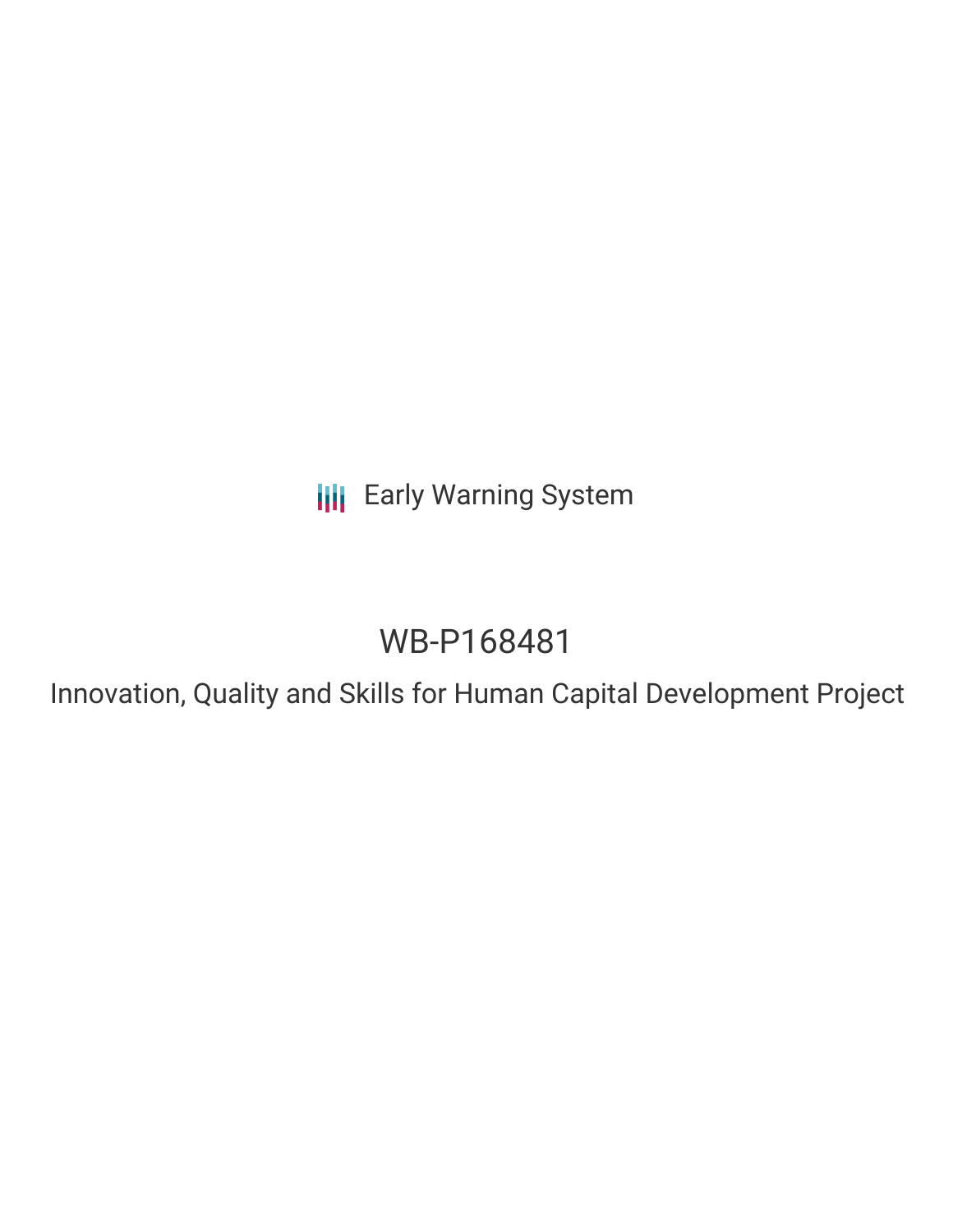

## Early Warning System Innovation, Quality and Skills for Human Capital Development Project

#### **Quick Facts**

| <b>Countries</b>               | Georgia                     |
|--------------------------------|-----------------------------|
| <b>Financial Institutions</b>  | World Bank (WB)             |
| <b>Status</b>                  | Proposed                    |
| <b>Bank Risk Rating</b>        | B                           |
| <b>Voting Date</b>             | 2019-03-29                  |
| <b>Borrower</b>                | Ministry of Finance         |
| <b>Sectors</b>                 | <b>Education and Health</b> |
| <b>Investment Type(s)</b>      | Loan                        |
| <b>Investment Amount (USD)</b> | \$45.00 million             |
| <b>Project Cost (USD)</b>      | \$50.00 million             |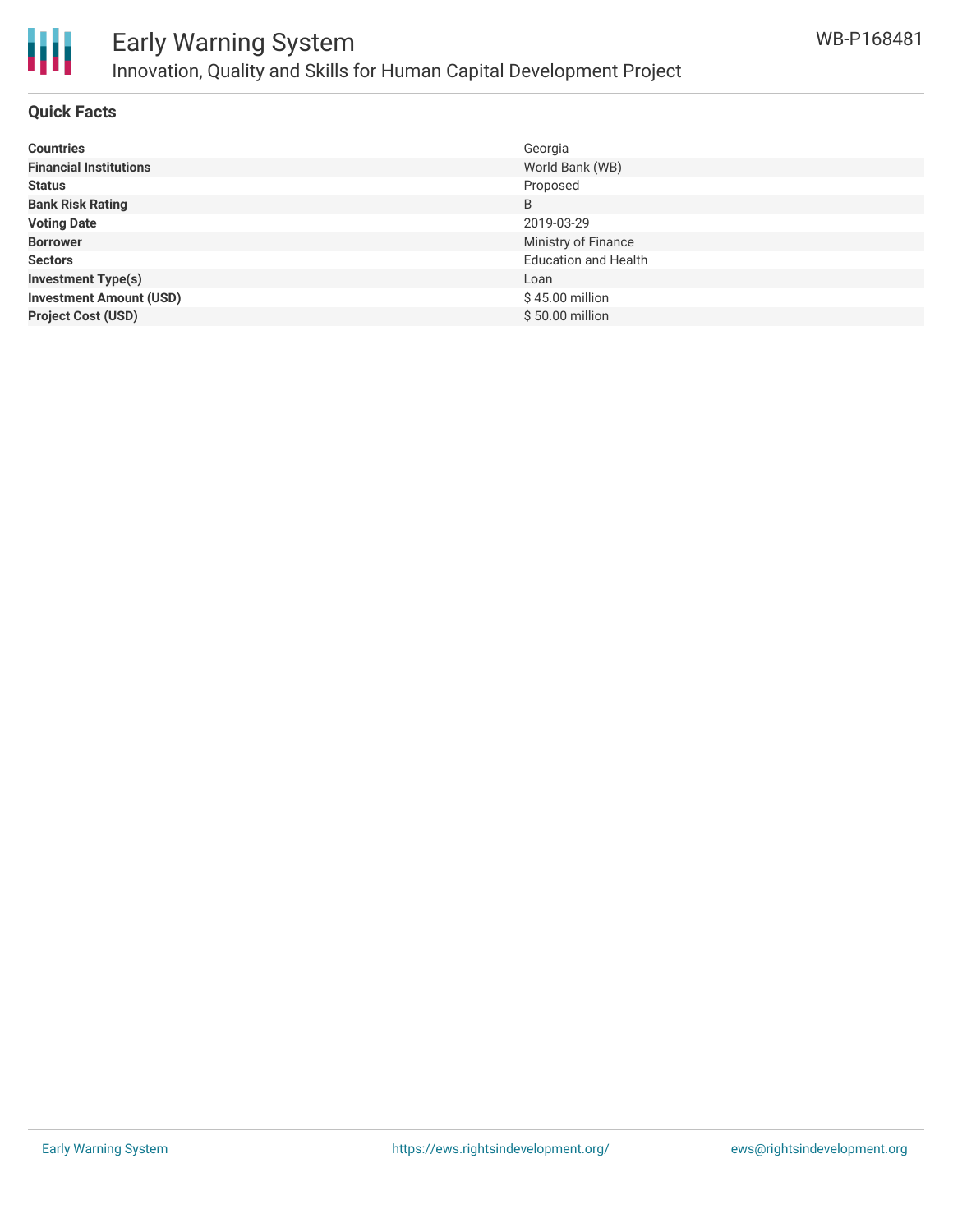

#### **Project Description**

This project provides financing to expand early childhood development, promote student-centered learning in general education, and improve the relevance of post-secondary education for the labor market. Components may include refurbishment of existing preschools and general education schools.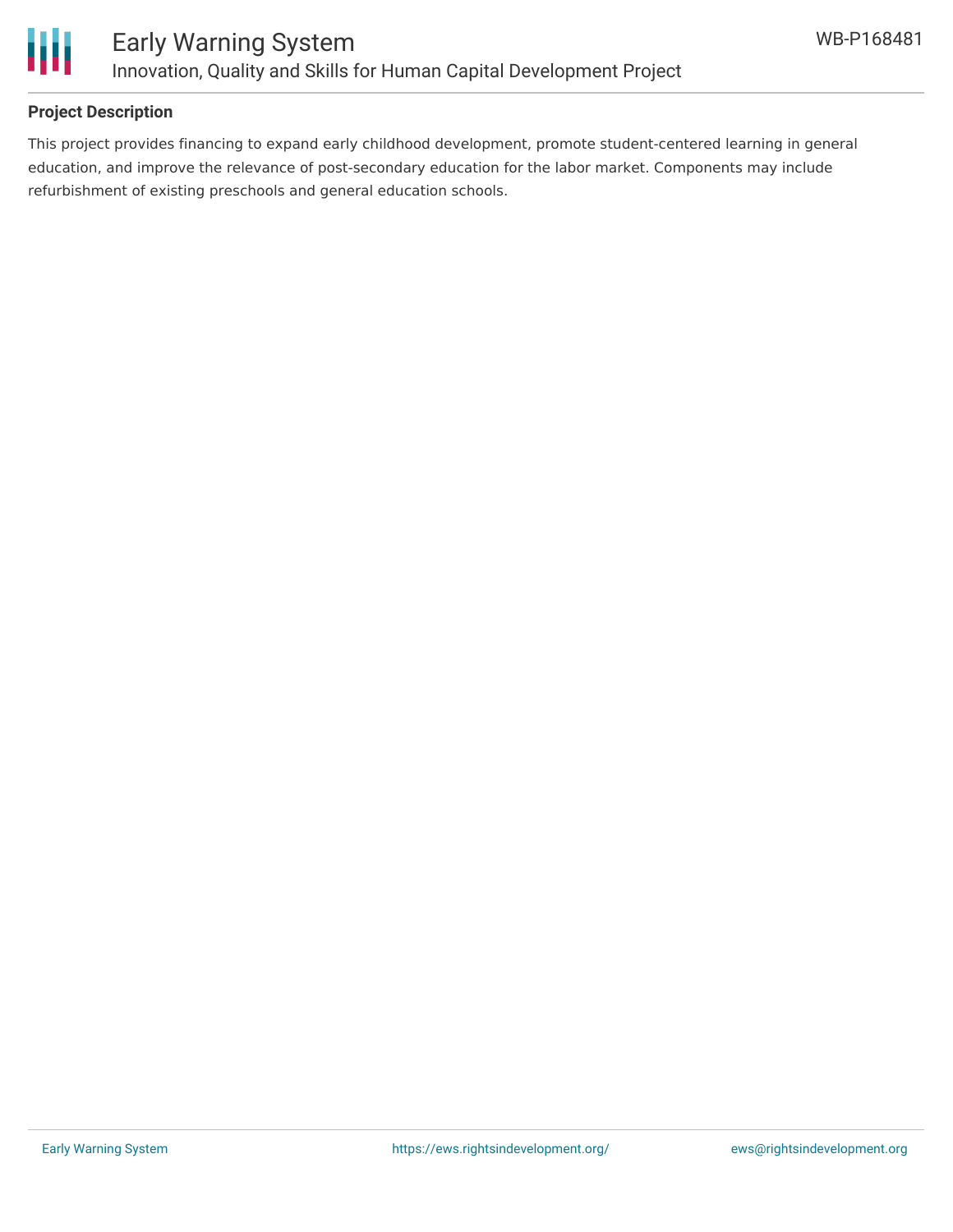

### Early Warning System Innovation, Quality and Skills for Human Capital Development Project

#### **Investment Description**

World Bank (WB)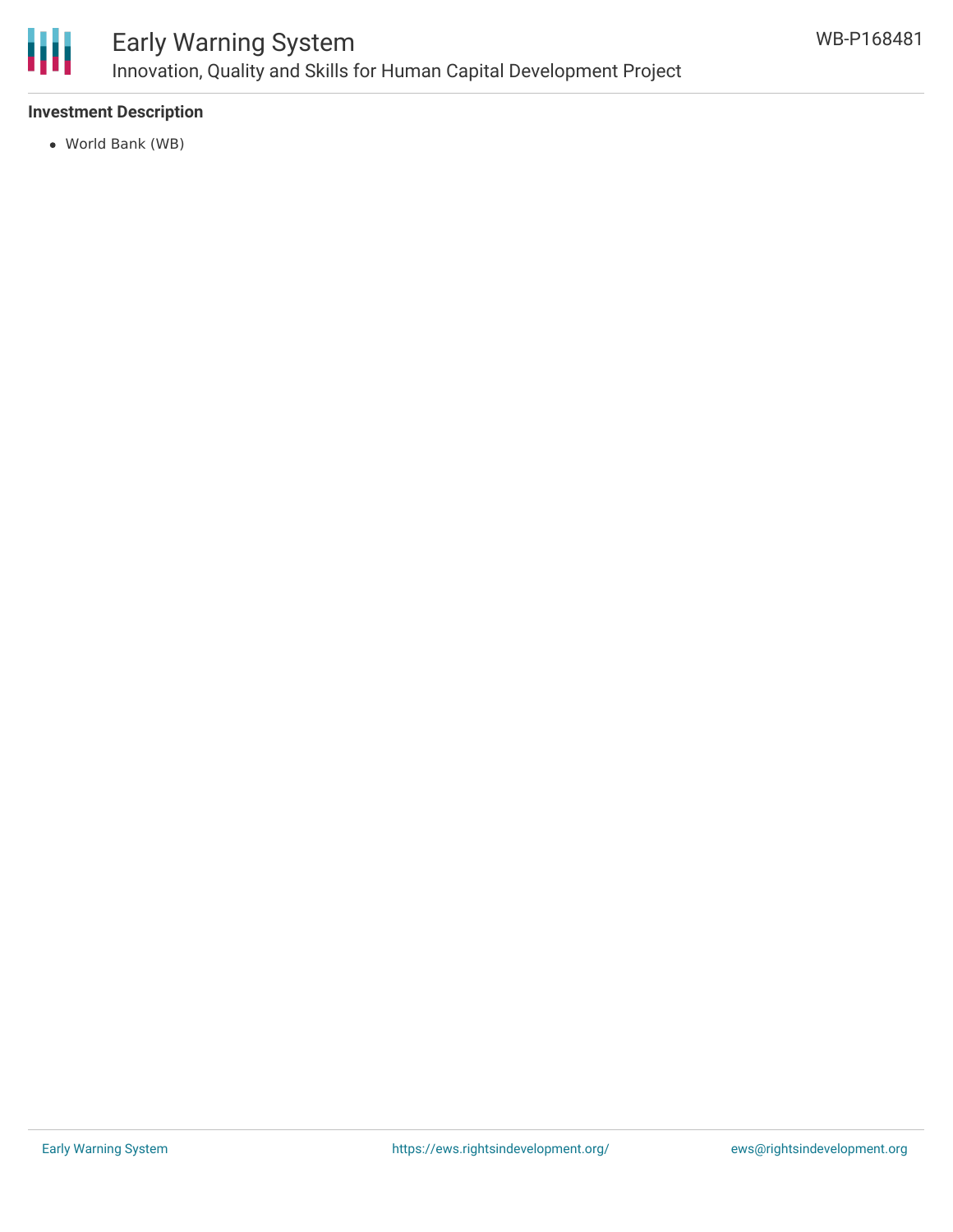

#### **Contact Information**

#### **Ministry of Education**

Mikheil Batiashvili Minister [batiashvili@mes.gov.ge](mailto:batiashvili@mes.gov.ge)

#### **ACCOUNTABILITY MECHANISM OF WORLD BANK**

The World Bank Inspection Panel is the independent complaint mechanism and fact-finding body for people who believe they are likely to be, or have been, adversely affected by a World Bank-financed project. If you submit a complaint to the Inspection Panel, they may investigate to assess whether the World Bank is following its own policies and procedures for preventing harm to people or the environment. You can contact the Inspection Panel or submit a complaint by emailing ipanel@worldbank.org. You can learn more about the Inspection Panel and how to file a complaint at: http://ewebapps.worldbank.org/apps/ip/Pages/Home.aspx.